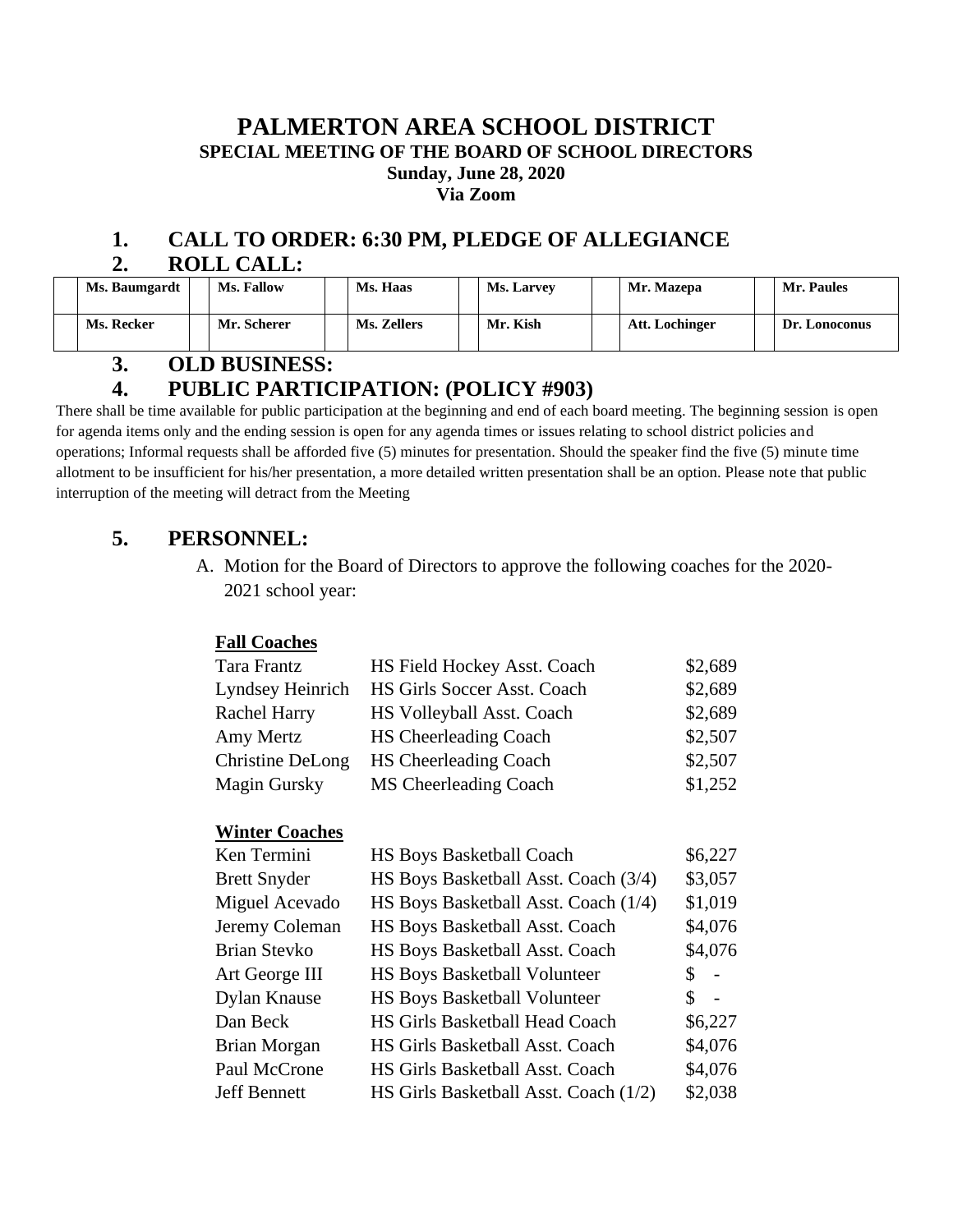| Lyndsey Heinrich         | HS Girls Basketball Asst. Coach (1/2)      | \$2,038                        |  |
|--------------------------|--------------------------------------------|--------------------------------|--|
| Jim Hay                  | <b>HS Girls Basketball Volunteer Coach</b> | \$<br>$\overline{\phantom{0}}$ |  |
| Justin Petersen          | <b>HS Wrestling Head Coach</b>             | \$6,227                        |  |
| Erick Kresge             | HS Wrestling Asst. Coach                   | \$4,076                        |  |
| Jake Christman           | <b>HS Wrestling Asst. Coach</b>            | \$4,076                        |  |
| <b>Dillion Masington</b> | HS Wrestling Asst. Coach                   | \$4,076                        |  |
| Zach Christman           | <b>HS Wrestling Volunteer Coach</b>        |                                |  |
| <b>Josh Evans</b>        | <b>HS Wrestling Volunteer Coach</b>        | \$<br>$\sim$                   |  |
| Eric Stroup              | <b>HS Wrestling Volunteer Coach</b>        | \$<br>$\sim$                   |  |
| <b>Jared Mooney</b>      | <b>HS Wrestling Volunteer Coach</b>        | \$<br>$\overline{a}$           |  |
| Joshua Rake              | <b>HS Wrestling Volunteer Coach</b>        | \$<br>$\overline{a}$           |  |
| Alfredo Ortiz Jr         | <b>HS Wrestling Volunteer Coach</b>        |                                |  |

## **Spring Coaches**

| Erick Kresge           | <b>HS Baseball Head Coach</b>         | \$4,095      |
|------------------------|---------------------------------------|--------------|
| Justin Petersen        | <b>HS Baseball Asst. Coach</b>        | \$2,689      |
| Matt Solt              | <b>HS Baseball Asst. Coach</b>        | \$2,689      |
| Tyler Svetik           | <b>HS Baseball Volunteer Coach</b>    | $\uparrow$ - |
| Robert Hock            | <b>HS Softball Head Coach</b>         | \$4,095      |
| Rodney Strohl          | <b>HS Softball Co-Assistant Coach</b> | \$1,344      |
| Jennifer Denaro        | <b>MS Sotfball Coach</b>              | \$2,689      |
| Phil Acker             | <b>HS Softball Co-Assistant Coach</b> | \$1,344      |
| Samantha Curcio        | <b>HS Softball Co-Assistant Coach</b> | \$1,344      |
| <b>Micheal Gombert</b> | <b>HS Track Head Coach</b>            | \$4,095      |
| Fran Gough             | <b>HS Track Asst. Coach</b>           | \$2,689      |
| Bronwyn Cseh           | <b>HS Track Asst. Coach</b>           | \$2,689      |
| James Hay              | <b>HS Track Asst. Coach</b>           | \$2,689      |
| Steve Semmel           | <b>HS Track Asst. Coach</b>           | \$2,689      |
| Darris Rodrigues       | <b>HS Track Co-Assistant Coach</b>    | \$1,344      |
| Kris Hoffner           | <b>HS Track Co-Assistant Coach</b>    | \$1,344      |
| Matt Kosciolek         | <b>MS Track Coach</b>                 | \$2,689      |
| Randi-Jo Freed         | <b>MS Track Coach</b>                 | \$2,689      |
| Jennifer Danzeisen     | <b>HS Tennis Head Coach</b>           | \$2,462      |

| Motion by: | Seconded by: |        |                    |  |
|------------|--------------|--------|--------------------|--|
| Vote: Yes  | Nο           | Absent | <b>Abstentions</b> |  |

# **6. INFORMATION ITEMS:** (Enclosures)

A. Review of Drama Safety Plan

# **7. PUBLIC PARTICIPATION:**